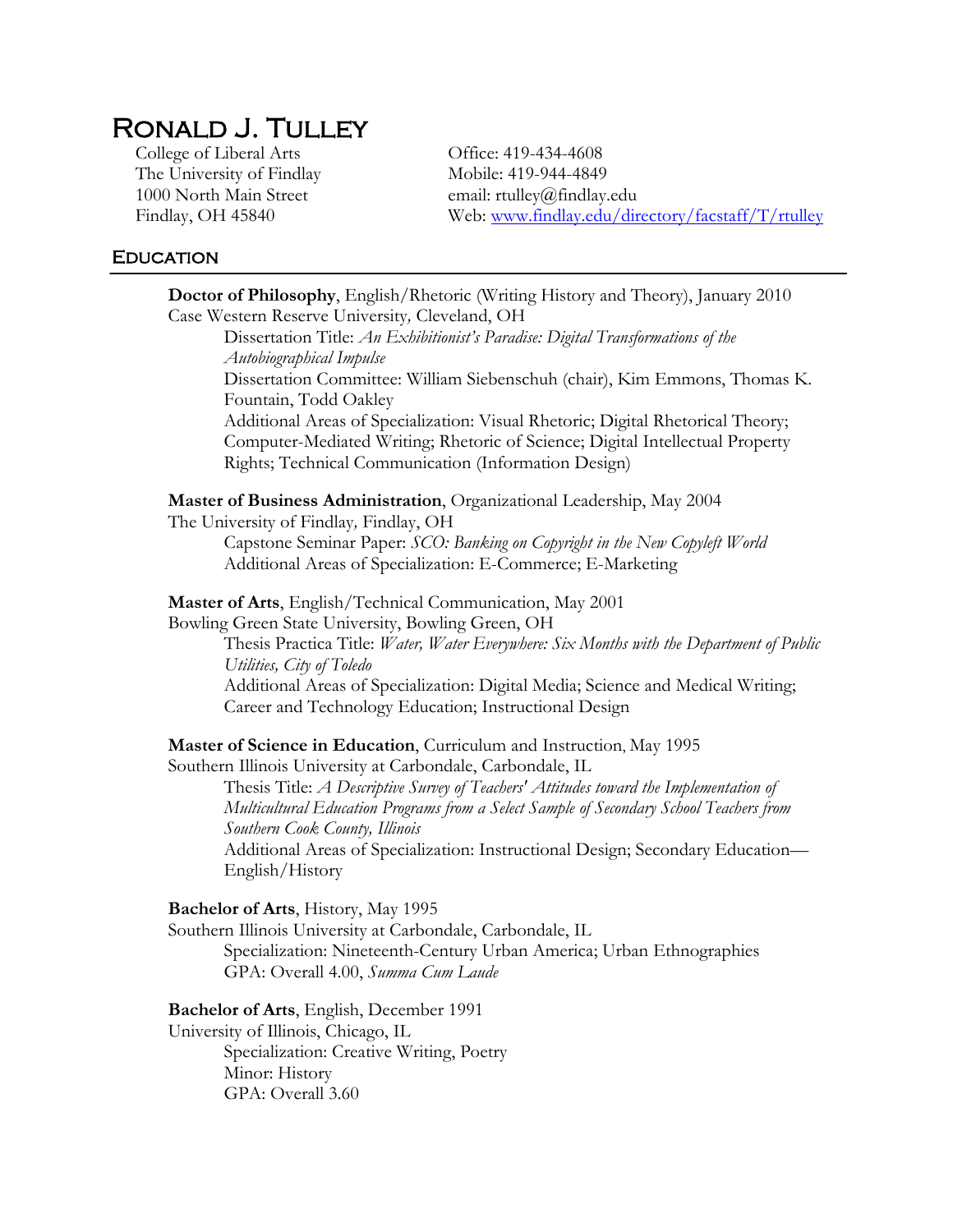### Administrative Appointments

**Dean, College of Liberal Arts,** The University of Findlay, Findlay, OH (July 2014-present)

**Interim Director for Online Learning,** The University of Findlay, Findlay, OH (May 2013-July 2014)

**Chair, English Department,** The University of Findlay, Findlay, OH (July 2012-July 2014)

**Academic Coordinator for Online Delivery,** The University of Findlay, Findlay, OH (July 2012–May 2013)

**Director of the Writing Center**, Academic Support Center, The University of Findlay, Findlay, OH (August 2009–January 2014)

**Interim Chair of the English Department,** The University of Findlay, Findlay, OH (January 2012–July 2012)

**Co-Director of Technical Communication Area**, Department of English, The University of Findlay, Findlay, OH (January 2004-January 2012)

#### Academic Appointments

**Professor of English,** Department of English, The University of Findlay, Findlay, OH (March 2016--Present)

**Associate Professor of English**, Department of English, The University of Findlay, Findlay, OH (March 2010–March 2016)

**Graduate Teaching Assistant and Doctoral Fellow**, Department of English, Case Western Reserve University, Cleveland, OH (August 2001–April 2009 [teaching duties ceased in 2005])

**Assistant Professor of English**, Department of English, The University of Findlay, Findlay, OH (August 2003–March 2010)

**Adjunct English Instructor**, Department of English, Owens Community College, Perrysburg, Ohio (August 2006-May 2007)

**Full-time Composition and Literature Instructor**, Department of English, The University of Findlay, Findlay, OH (August 2002–May 2003)

**Full-time Composition Instructor**, General Studies Writing Program, Bowling Green State University, Bowling Green, OH (August 2001-May 2002)

**Graduate Teaching Assistant**, General Studies Writing Program, Bowling Green State University, Bowling Green, OH (August 1999–May 2001)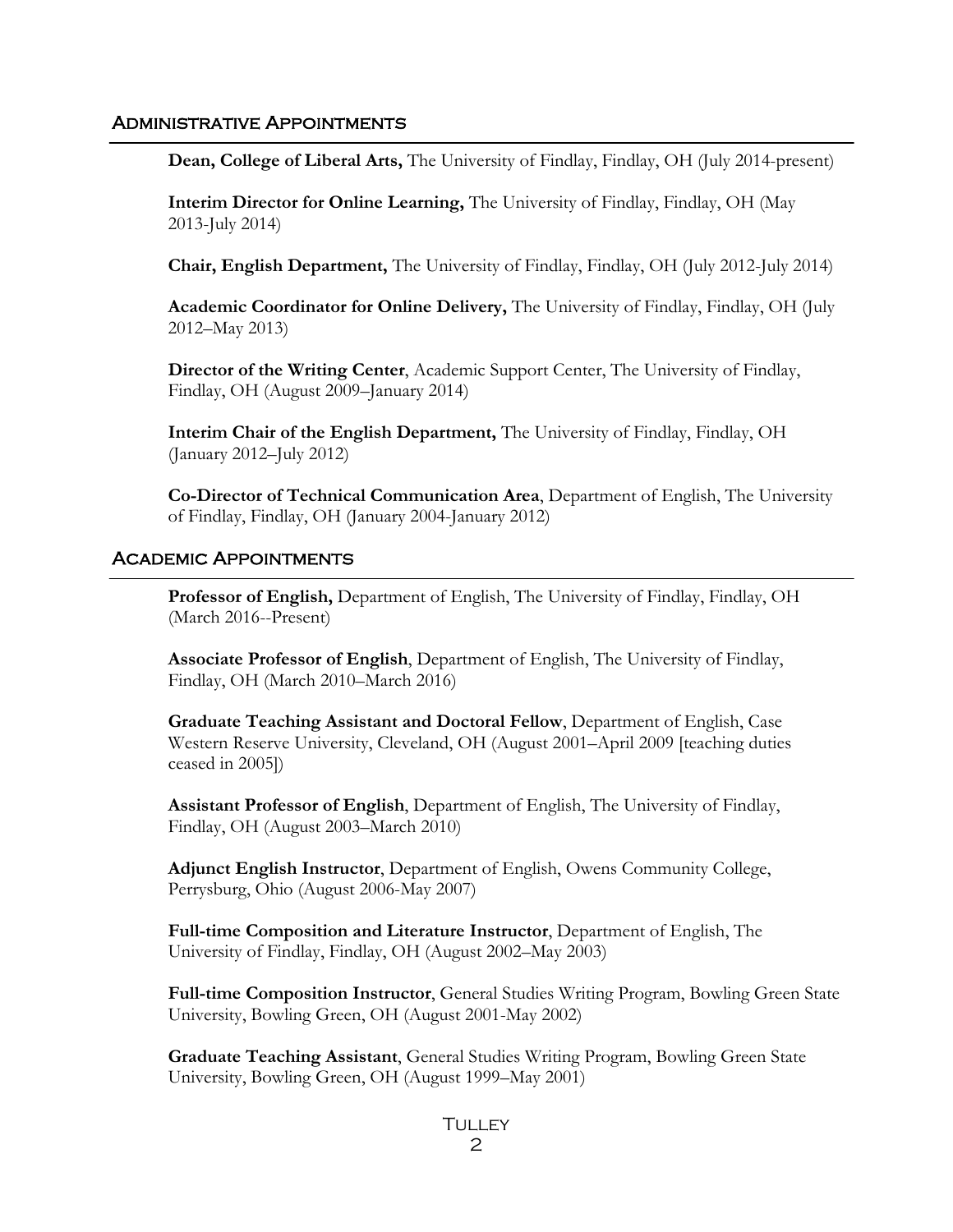**English Instructor**, Department of English, Pierce College, Lakewood, WA (August 1996- August 1999)

**English as a Second Language (ESL); Adult Basic Education (ABE) Writing Instructor**, ESL Program, Highline Community College, Des Moines, WA (September 1997-June 1999)

**Adjunct English Instructor**, Department of English, Joliet Junior College, Joliet, IL (August 1995-August 1996)

**Adult Basic Education (ABE)/English Instructor**, Department of English, South Suburban College, South Holland, IL (October 1995-May 1996)

**Adjunct ESL Instructor**, Writing Program, East-West University, Chicago, IL (October 1995-March 1996)

**Graduate Teaching and Administrative Assistant**, Achieve Writing Lab, Southern Illinois University, Carbondale, IL (August 1993-May 1995)

## Teaching

#### **Department of English, The University of Findlay, Findlay, OH** (2002-present)

## Graduate Classes

- English 601 Thesis: Writing and Oral Defense
- English 600 Thesis: Proposal and Literature Review
- English 550 Topics in Rhetoric & Composition (Public Rhetoric)
- English 502 Digital Media and Composition

#### Undergraduate Classes

- English 490 Advanced Studies in English—Writing Center Practicum
- English 415 Advanced Web Design: Online Help and Usability Testing
- English 321 Instructions and Manuals: Design and Usability
- English 314 Visual Rhetoric
- English 309 International Technical Communication
- English 307 Critical Perspectives of Nature, Technology, Society, and Culture
- English 305 E-Rhetoric and Writing
- English 303 Technical Editing
- English 301 Project Management and Advanced Topics in Technical Communication
- English 282 Introduction to Writing for the Sciences
- English 272 Introduction to Technical Communication
- English 210 Introduction to Style
- English 106 College Writing II: Academic Writing and Research
- English 104 College Writing I: Introduction to Academic Writing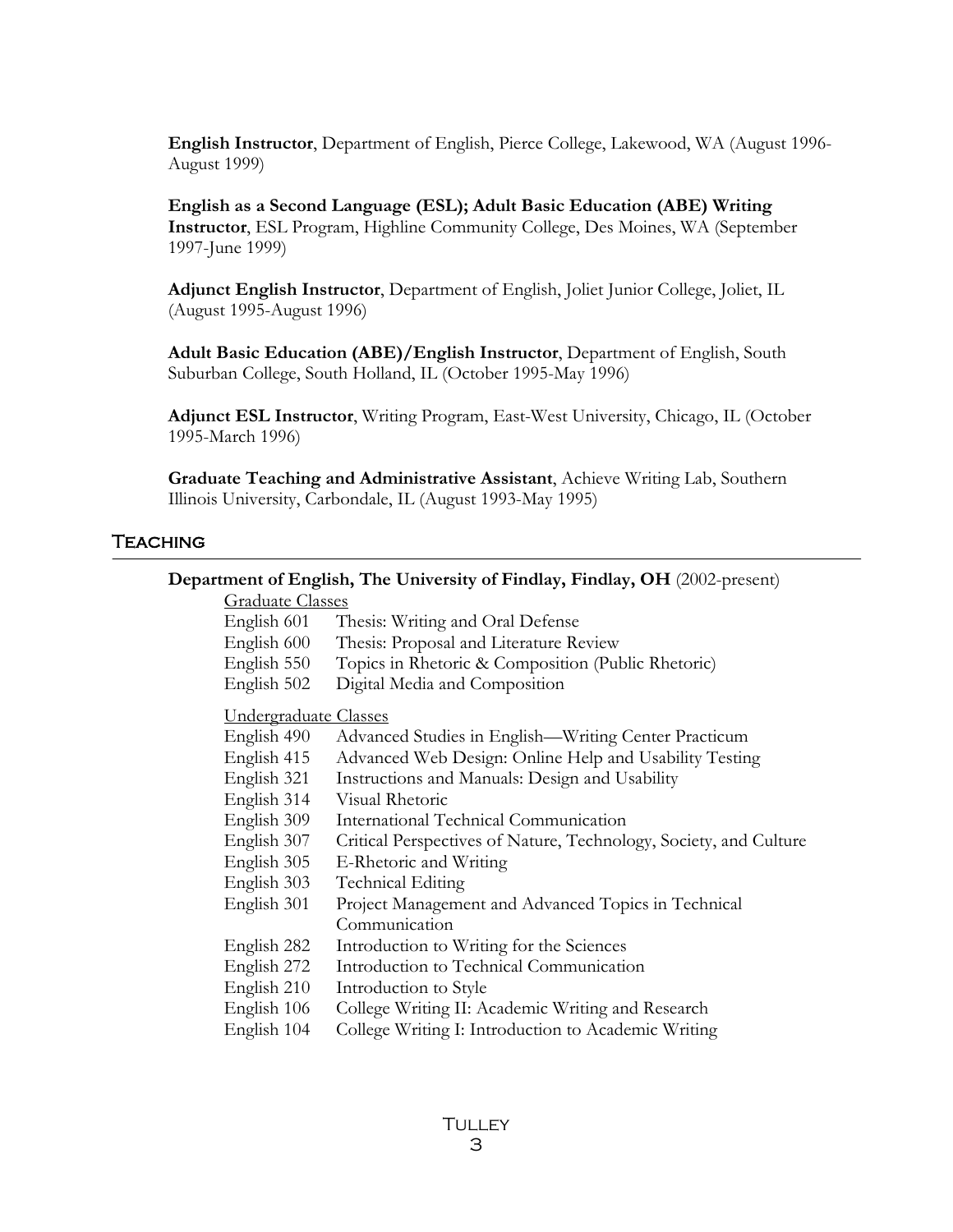*Classes taught outside the English Department*:

| <b>Graduate Classes</b> |                                                            |  |
|-------------------------|------------------------------------------------------------|--|
| EDHR 643                | Assessment, Curriculum, Evaluation: Technology Integration |  |
| MBA 605                 | Topics in Marketing and Management                         |  |
| Undergraduate Classes   |                                                            |  |
| GEND360                 | Gender in the Professions                                  |  |
| <b>BSLA 270</b>         | Power in Society: Use and Abuse                            |  |
| <b>BSLA 315</b>         | E-Rhetoric                                                 |  |

## **Department of English, Case Western Reserve University, Cleveland, OH** (August

|       | English 398N Professional and Technical Communication for Engineers |
|-------|---------------------------------------------------------------------|
|       | English 150 Expository Writing                                      |
| SAGES | The Seminar Approach to General Education and Scholarship           |

## **General Studies Writing Program, Bowling Green State University, Bowling Green,**

- **OH** (August 1999–May 2002)
	- GSW 112X Varieties of Writing (Computer-mediated section)
	- GSW 112 Varieties of Writing
	- GSW 111 Introduction to Academic Writing

#### **Department of English, Pierce College, Lakewood, WA** (August 1996–August 1999)

- English 228 British Literature III
- English 227 British Literature II
- English 226 British Literature I
- English 204 The Bible as Literature
- English 111 Introduction to Literature
- English 103 Composition: Argumentation and Research
- English 102 English Composition II
- English 101 English Composition I
- English 099 Developmental Paragraph Writing
- English 098 Developmental Sentence Writing

#### **ABE-ESL Program, Highline Community College, Des Moines, WA** (September 1997- June 1999)

- - ABE-ESL 4 High Intermediate
	- ABE-ESL 3 Low Intermediate
	- ABE-ESL 2 Beginning ESL

### **Department of English, Joliet Junior College, Joliet, IL** (August 1995–August 1996)

- English 103 American Literature
- English 102 Rhetoric II
- English 101 Rhetoric I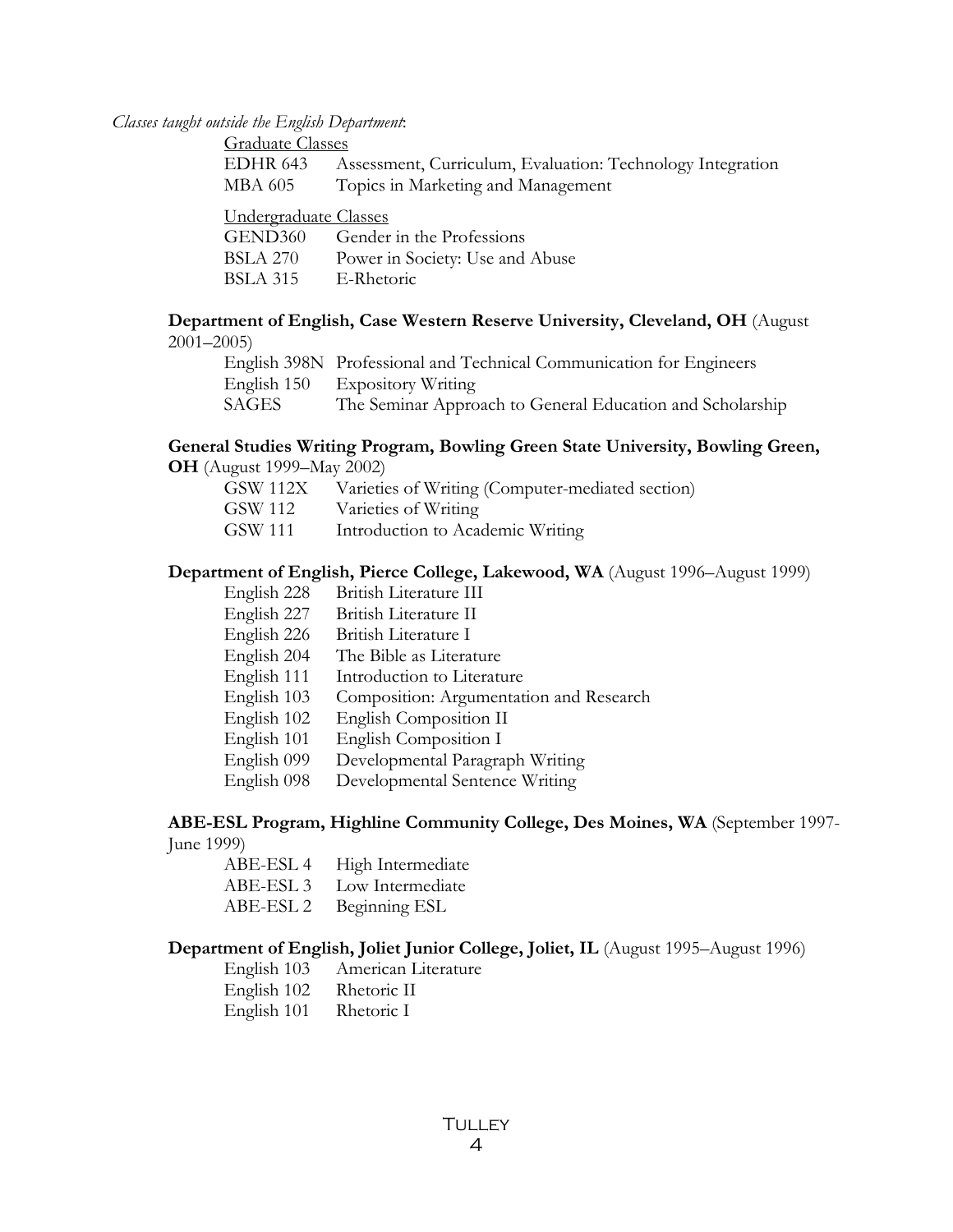**Department of English, South Suburban College, South Holland, IL** (October 1995– May 1996)

Developmental Writing for GED students Developmental Reading for GED students

**Writing Program, East-West University, Chicago, IL** (October 1995–March 1996) ESL (Levels I-IV)

## Additional Teaching Credentials and Certifications

## **Quality Matters**

- *QM Certification—Master Reviewer* (July 2016-present)
- *QM Certification--Peer Reviewer* (July 2015-present)
- *QM Certification--Independent Applying the QM Rubric (APPQMR)*: The APPQMR workshop is QM's flagship workshop on the QM Rubric and the process of using the QM Rubric to review online courses.

## SCHOLARLY ADVISING

**Masters' Thesis Committees, English Department, Master of Arts in Rhetoric and Writing**

- Bailey Poland (*chair*, expected defense spring 2017)
- Bobby Beebe (*chair*, expected defense spring 2017)
- Andrew Lewis *(chair*, expected defense spring 2017)
- Moira Rosenbaum (*chair*, expected defense spring 2017)
- Rachel Dortin (*chair*, defended spring 2016)
- Troylin Banks (*chair*, defended spring 2016)
- Lauren Salisbury (*chair*, defended spring 2015)
- David Maynard (second reader, expected defense spring 2017)
- Elizabeth McKinney (second reader, defended fall 2016)
- Stephanie Ries (second reader, defended summer 2015)

## PEER-REVIEWED PUBLICATIONS

### **Textbooks**

(*Forthcoming,* 2017) *A Process Approach to Effective Writing in the Health Professions*. A textbook to be published by McGraw Hill.

## **Edited Collections**

(*Forthcoming*, 2017) *Writing and Composing in the Age of MOOCs.* (Under contract with IGI-Global).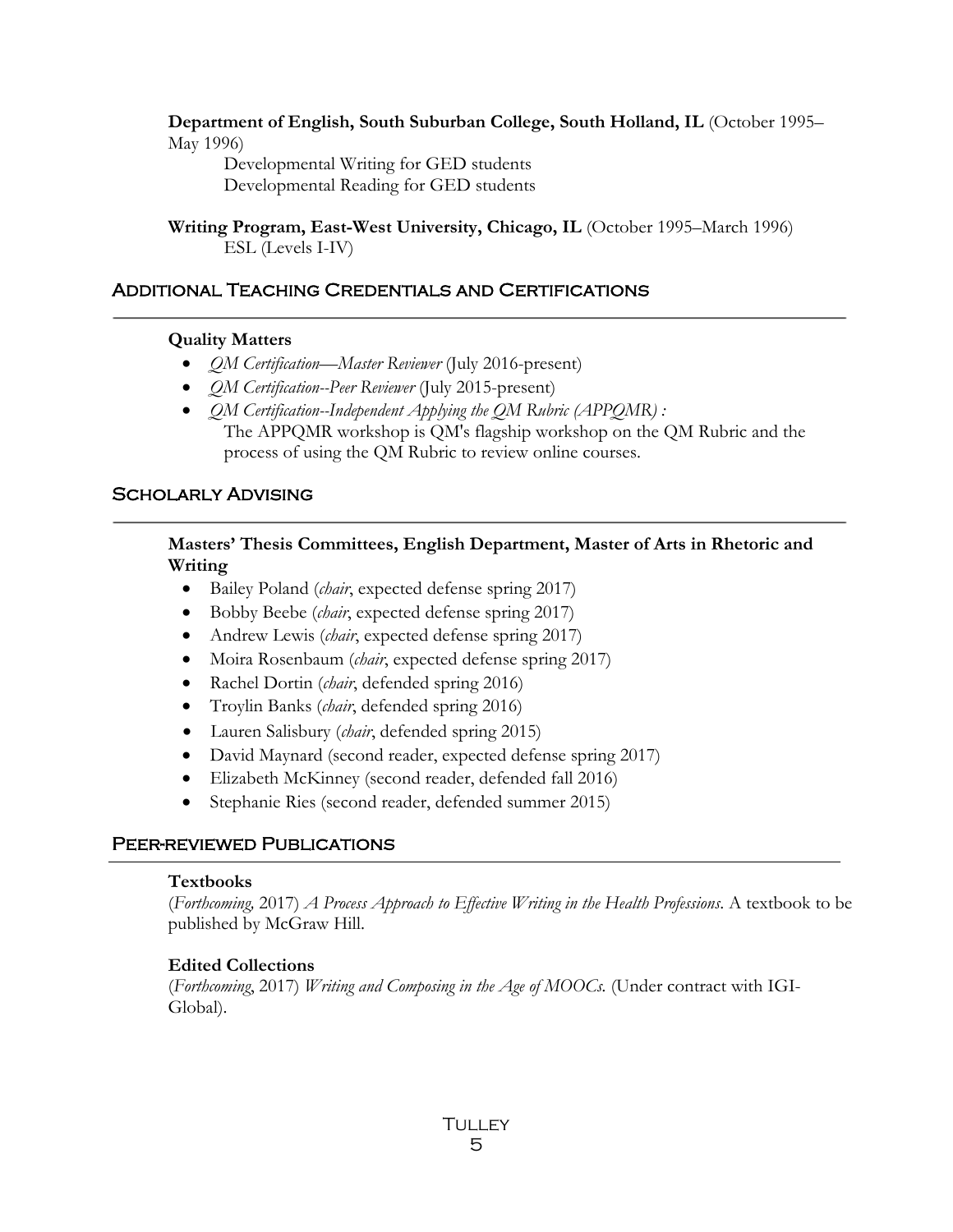#### **Academic Journal Articles**

(May 2008) "Is That an Autobiography? Channeling Wittgenstein's Family Resemblances in Self-Life Writing." *Journal of Biography and Autobiography*: Vol. 2, Num. 1.

(April 2008) "Tugging at the Ivy: Acknowledging the Emergence of a Permanent Instructor Class at the American Four-Year Research University." *Journal of the World Universities Forum:*  Vol. 1, Num. 1.

(January 2008) "Is There *Techne* in My Logos? On the Origins and Evolution of the Ideographic Term Technology." *The International Journal of Technology, Knowledge and Society:* Vol. 2, Num. 6.

(April 2007) "Midnight in the Anglo-American Metropolis: The Commonalities of Interpreting Urban Space, Envisioning Ruins and Visualizing Landscapes in the Tradition of Samuel Johnson and James Howard Kunstler." *The International Journal of the Humanities*: Vol. 4, Num. 9.

(May 2003) "An Emerging Electronic Rhetoric of the Body: Arguing the Feminine in Cyberspace" A conference paper co-authored with Christine Tulley and published in the  $50<sup>th</sup>$ Annual Conference of the Society for Technical Communication (STC) Proceedings.

## Peer-Reviewed Conference Presentations

(March/April 2016) "Strange Places, Faces, and Spaces: Public Rhetoric(s) and 21st Century Social Activism." A joint panel presentation and discussion forum at the 2016 National Annual Conference for the College English Association, Denver, Colorado.

(March 2016) "Moving Past "Death by PowerPoint:" Matching the Situation to the Audience in Slideware Presentations" A joint panel presentation and discussion forum with Cheri Hampton-Farmer, Mary Jo Geise, and Tabitha Clawson at The University of Findlay Teaching Symposium, The University of Findlay, Findlay, Ohio.

(June 2015) "So There's No Chatroom? Experiences Navigating Pedagogical and Administrative Transitions to Online Asynchronous Course Delivery in a Humanities Program" An individual presentation for the 13<sup>th</sup> Annual International Conference on New Directions in the Humanities, Vancouver, British Columbia, Canada.

(May 2015) "Where's the Teacher in This Class?": Our Experiences Navigating the Pedagogical and Administrative Transitions to Online Asynchronous Course Delivery A joint panel presentation and discussion forum with Heather Riffle, Coordinator for Online Delivery, Executive Assistant for Academic Affairs, and Tony Goedde, Registrar, Director of Institutional Research at The University of Findlay Teaching Symposium, The University of Findlay, Findlay, Ohio

(April 2015) "The Social Nature of (Re-)Presenting a 'Self:' Role Playing, Social Networking, and Identity Formation in the Digital Age" An individual presentation at the 2015 National Conference for the Popular Culture and American Culture Association, New Orleans, Louisiana.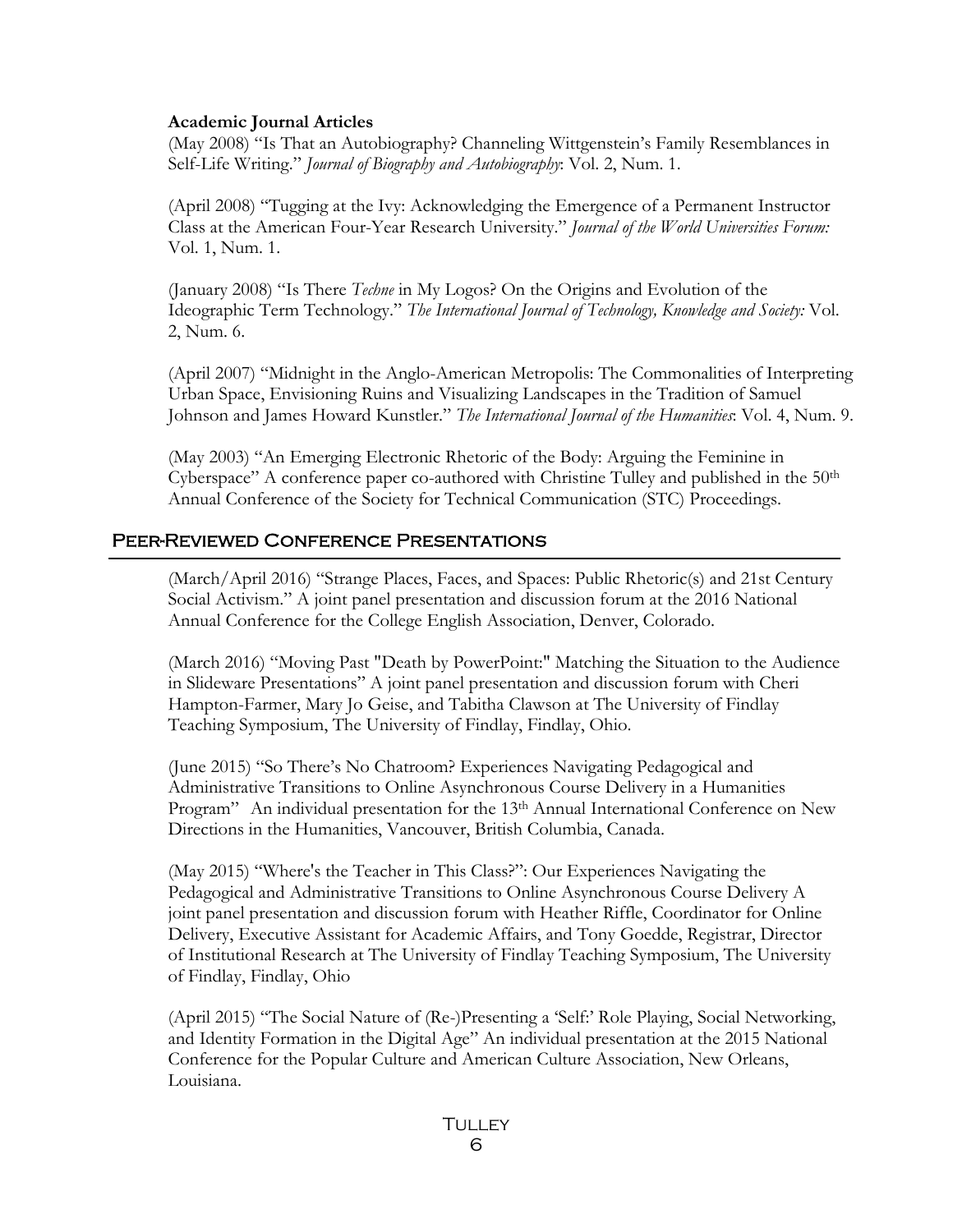(March 2015) "But I'm Only a Peer: The Evolving Role of the English Department Chair in the 21st Century." An individual presentation at the 2015 National Annual Conference for the College English Association, Indianapolis, Indiana.

(March 2015) "So There's No Chatroom?: Our Experiences Navigating the Pedagogical and Administrative Transitions to Online Asynchronous Course Delivery at the University of Findlay." A joint panel presentation and discussion forum with Heather Riffle, Coordinator for Online Delivery, Executive Assistant for Academic Affairs, and Tony Goedde, Registrar, Director of Institutional Research at The University of Findlay Teaching Symposium, The University of Findlay, Findlay, Ohio.

(June 2014) "Technical Communities: Using DALN Narratives for Investigative Perspective." A joint panel presentation and workshop with Dr. Elkie Burnside and Ms. Lori Raborg at the Computers and Writing Conference, Washington State University, Pullman, Washington.

(April 2014) "At the Intersection of Pedagogy and Practice: An Inquiry into the Narratives of Science Writers and Technical Communicators." A session presented at the 2014 Conference for the College English Association of Ohio, Youngstown State University, Youngstown, Ohio.

(October 2013) "'But I'm Not Getting Any Hits': One Institution's Experience Using Social Media to Effectively Connect Students to Employers." A session presented at the 2013 Annual International Convention for the Association for Business Communication, New Orleans, Louisiana.

(April 2013) "Polybiography in the WC: Navigating the Individual/Communal Binary Via Social Networking Narrative Archetypes." A session presented at the 2013 East Central Writing Centers Association Annual Conference, Clarion University, Clarion, Pennsylvania.

(February 2013) "Privacy, Consent, and Social Networks: Some Thoughts on the Market for Personal Information and the Least You Can Do to Protect Your Information." A panel session presented with Dr. Chris Ward (Findlay), Dr. John McGrath (U of Pittsburgh) and Dr. Dawn Edmiston (Saint Vincent College) at the MBAA International Conference: Marketing Management Association, Chicago, Illinois.

(October 2012) "We Used to Be a Liberal Arts College: Embracing Institutional Realities from Discipline to Service." A session co-presented with Dr. Erin Laverick, Dr. Chris Denecker, and Dr. Nicole Diederich at The Thomas R. Watson Conference held at the University of Louisville, Louisville, Kentucky.

(May 2012) "Digital Self-Presentation in the Age of the Template." An individual session presented at the Rhetoric Society of America Annual Conference, Philadelphia, Pennsylvania.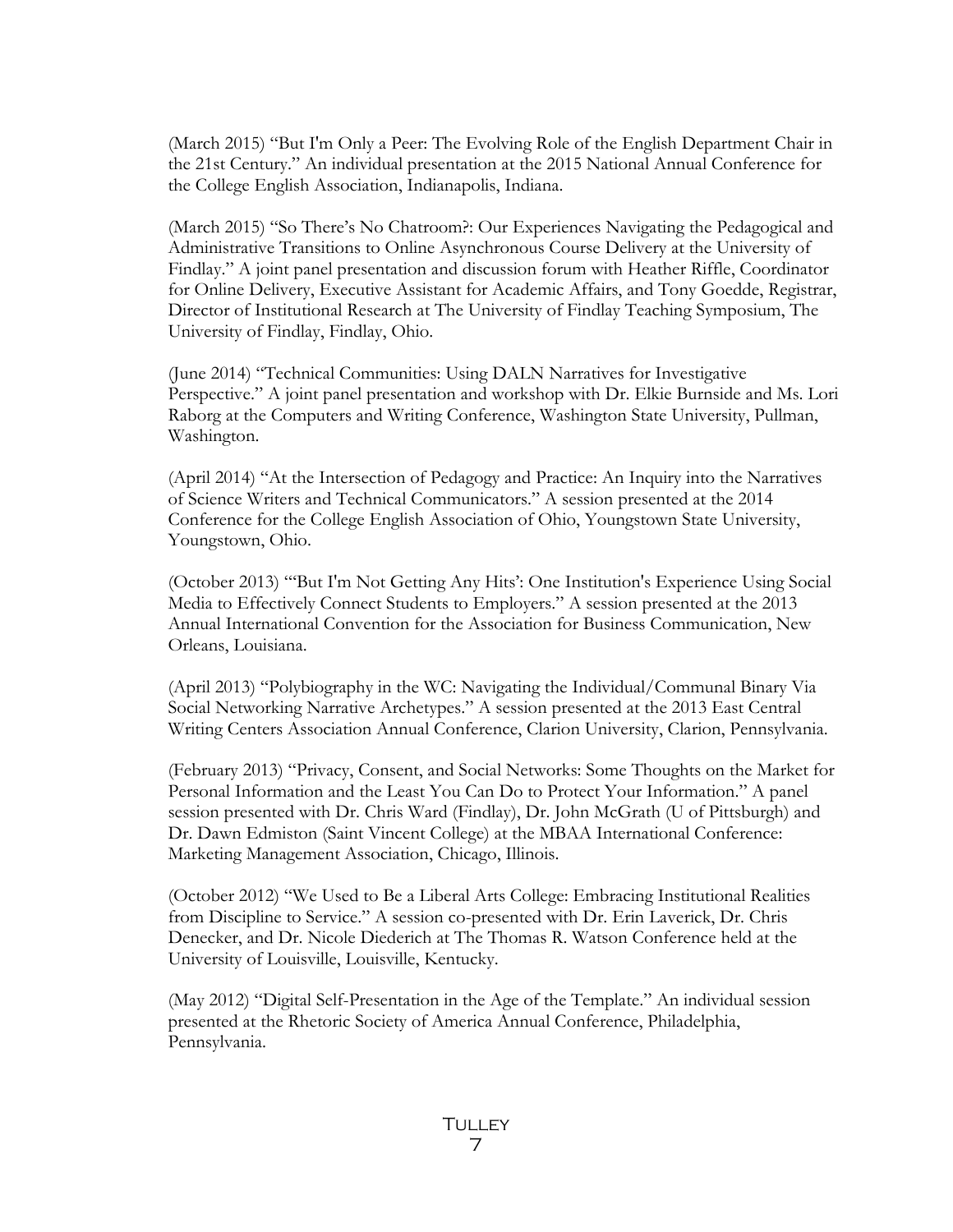(March 2012) "The Mobile Writing Center: One University's Experience Using Workshop Events to Increase the Profile of the Writing Center." A session co-presented with Dr. Nicole Diederich and Adam Houser at the 2012 East Central Writing Centers Association Annual Conference, Indianapolis, Indiana.

(November 2011) "Tutoring Reluctant Writers: One University's Experience with Professional Program Majors." A session co-presented with Stephanie Springer at the 2011 Conference of the College Reading and Learning Association, San Diego, California.

(September 2011) "Social Networking Filtering Systems and Privacy Issues: The Least You Need to Know." A session presented at the Ohio Communication Association 75th Anniversary Conference at The University of Findlay, Findlay, Ohio.

(May 2011) "Early Manifestations of the Autobiographical Impulse in Cyberspace." A session presented at International Journal of Arts & Sciences (IJAS) Conference for Academic Disciplines at Ryerson University, Toronto, Canada.

(April 2011) "'Friending' The Writing Center: Pratfalls and Pitfalls of Using Social Networks As An Extension of The Writing Center." A session co-presented with Adam Houser at the National Tutoring Association Annual Conference in Anchorage, Alaska.

(October 2010) "Epic Fail!: What Narrow Understandings of English Mean for Students in Class and on the Job." A session co-presented with Dr. Erik Hayenga and Dr. Erin Laverick at The Thomas R. Watson Conference—Working English in Rhetoric and Composition: Global-Local Contexts, Commitments, Consequences held at the University of Louisville, Louisville, Kentucky.

(October 2009) "An Exhibitionist's Paradise: Digital Transformations of the Autobiographical Impulse." A paper presented at The Seventh International Conference on the Book at the University of Edinburgh, Edinburgh, Scotland.

(May 2009) "Highlights of the Mini Grant Program as Sponsored by The University of Findlay's Center for Teaching Excellence." A poster presentation given at the second biannual SEED Conference: The University of Findlay's Conference on Teaching, Learning and Technology Centers (TLTCs).

(January 2008) "Tugging at the Ivy: Acknowledging the Emergence of a Permanent Instructor Class at the American Four-Year Research University." A paper presented (virtually) at The World Universities Forum, Davos, Switzerland.

(January 2008) "Is There *Techne* in My Logos? On the Origins and Evolution of the Ideographic Term Technology." A paper presented at the Fourth International Conference on Technology, Knowledge and Society, Boston, Massachusetts.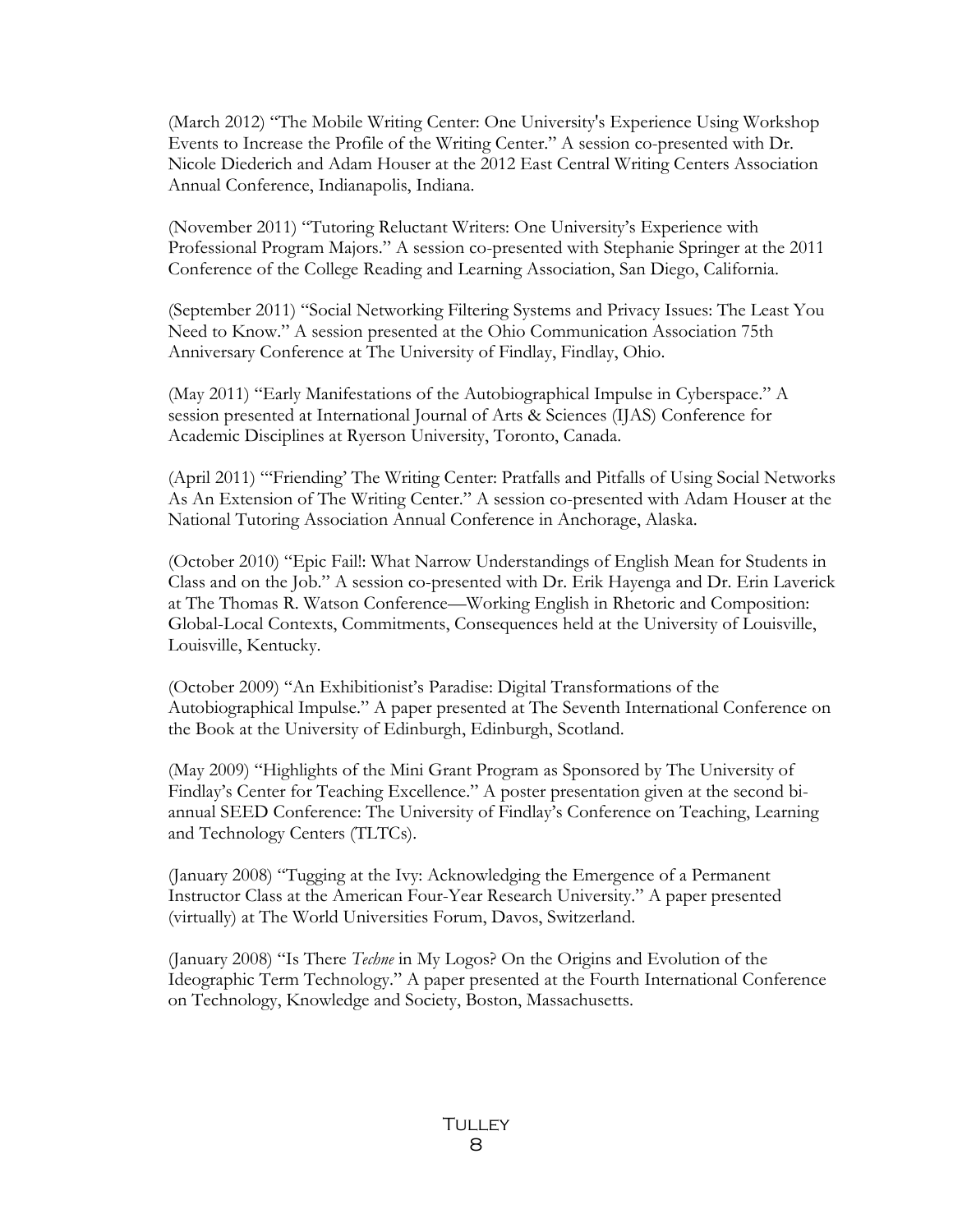(May 2007) "Highlights of The University of Findlay's Online Certification Program." A presentation given at the inaugural SEED Conference: The University of Findlay's Conference on Teaching, Learning and Technology Centers (TLTCs).

(January 2007) "Selling Your Soul to Become a Gumshoe?: *Angel Heart* and the Continuity of the Myth of the Film Noir Hard-Boiled Detective." A paper accepted for presentation at the Fifth Annual Hawaii International Conference on Arts and Humanities, Honolulu, Hawaii.

(July 2006) "Midnight in the Anglo-American Metropolis: The Commonalities of Interpreting Urban Space, Envisioning Ruins and Visualizing Landscapes in the Tradition of Samuel Johnson and James Howard Kunstler." A paper presented (virtually) at the Fourth Annual International Conference on New Directions in the Humanities, Tunis, Tunisia, Africa.

(January 2005) "Selling Cyberspace: An Analysis of the Role of Print Advertising in Marketing the Internet to the American Public." A paper presented at the Third Annual Hawaii International Conference on Arts and Humanities, Honolulu, Hawaii.

(January 2004) "Print Culture, Digital Media and the Death of Paper." A paper presented at the Second Annual Hawaii International Conference on Arts and Humanities, Honolulu, Hawaii.

(May 2003) "Teaching Technical and Professional Writing to Engineers." Workshop presented at the 50th Annual Conference of the Society for Technical Communication, Dallas, Texas.

(May 2003) "An Emerging Electronic Rhetoric of the Body: Arguing the Feminine in Cyberspace." A paper co-presented with Dr. Christine Tulley at the 50<sup>th</sup> Annual Conference of the Society for Technical Communication, Dallas, Texas.

(May 2001) "Training Scientific Communicators for the Global Workplace Environment." Panel discussion presented at the 48h Annual Conference of the Society for Technical Communication, Chicago, Illinois.

(February 2001) "Confrontation Skills: Communicative Approaches." A workshop presented at the 10th Annual Leadership Academy, Bowling Green, Ohio.

(May 2000) "Where Do Technical Writers (Communicators) Come From? A Modest Search to Find a Suitable Home for Technical Communication." An essay presented at the Northwest Ohio STC Chapter, Bowling Green, Ohio.

## Invited Speaking Engagements and Lectures

j

Invited Guest Speaker (April 2013) "Waiting for Web 3.0: Emerging Trends and New Directions in Digital Self Presentation." Flag City Morning Rotary Club, Findlay, Ohio.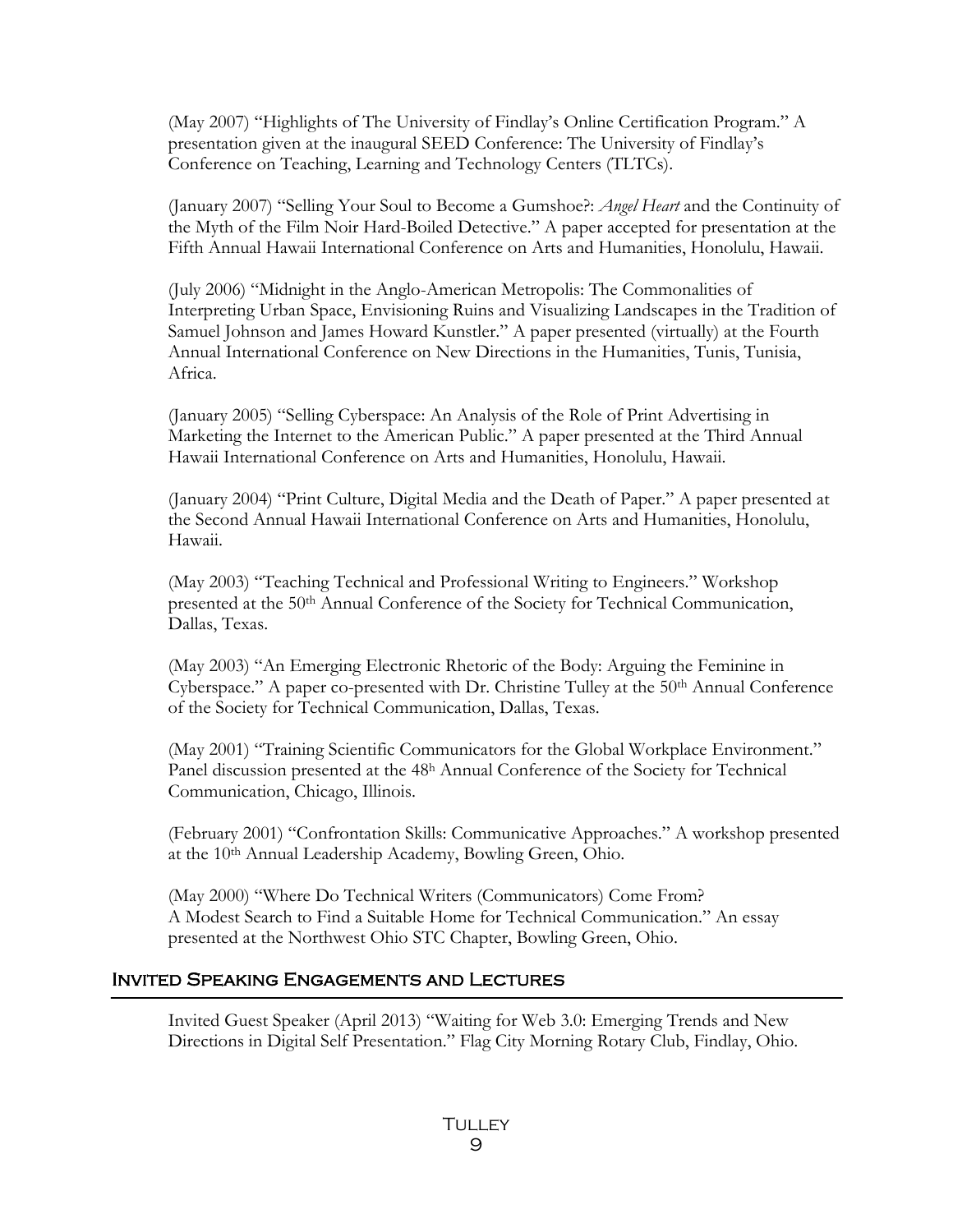Forum Speaker, CTE Teaching Academy (March 2012) "Creative Deviations or What I Did with My Sabbatical." The University of Findlay, Findlay, Ohio.

Visiting Scholar Lecture (November 2011) "Digital Self-Presentation in the Age of the Template." New Mexico State University, Las Cruces, New Mexico.

Guest Scholar Lecture (April 2011) "Digital Transformations of Autobiography and Autobiographical Texts (or Some Brief Thoughts on the Origins of Social Networking)." Case Western Reserve University, Cleveland, Ohio.

Forum Speaker, CTE Teaching Academy (November 2009) "My Experiences as a Guest Scholar of the Viet Nam National University: Laying the Foundations for an International Student Exchange." The University of Findlay, Findlay, Ohio.

Forum Speaker, CTE Teaching Academy (October 2009) "UF in Costa Rica: An Interdisciplinary Faculty Collaboration on Ecology and Conservation." The University of Findlay, Findlay, Ohio.

Distinguished Visiting Scholar Lecture Series (June-July 2009) "Defining Western Autobiography from St. Augustine to *facebook.*" Vietnam National University, University of Social Sciences and Humanities, Ho Chi Minh City, Vietnam.

Distinguished Visiting Scholar Lecture Series (June-July 2009) "Analyzing Your Audience: Technical and Scientific Writing in the US." Vietnam National University, University of Social Sciences and Humanities, Ho Chi Minh City, Vietnam.

Distinguished Visiting Scholar Lecture Series (June-July 2009) "Survey of Literature: An Overview of Literature Classes at The University of Findlay." Vietnam National University, University of Social Sciences and Humanities, Ho Chi Minh City, Vietnam.

International Visiting Scholar, Panel Discussion Leader (June 2007) Humboldt University, Berlin, Germany.

Featured Speaker, Town and Campus Lecture Series (February 2006) "825 Miles or Bust: A Journey across Florida to Raise Funds and Awareness for People with Physical and Mental Disabilities" The University of Findlay, Findlay, Ohio.

Guest Speaker (June 2005) "Negotiating Boundaries: Bridging Academic Gaps with Technical Communication." Okayama University, Okayama, Japan.

#### Peer-reviewing/Editing/Assessment

**Peer Review: Scholarly Manuscripts**

Stulman, Louis. *Jeremiah*. Nashville, Tennessee: Abingdon Press, 2005.

#### **Peer Review: Academic Journals**

*a/b: Auto/Biography Studies* (2013)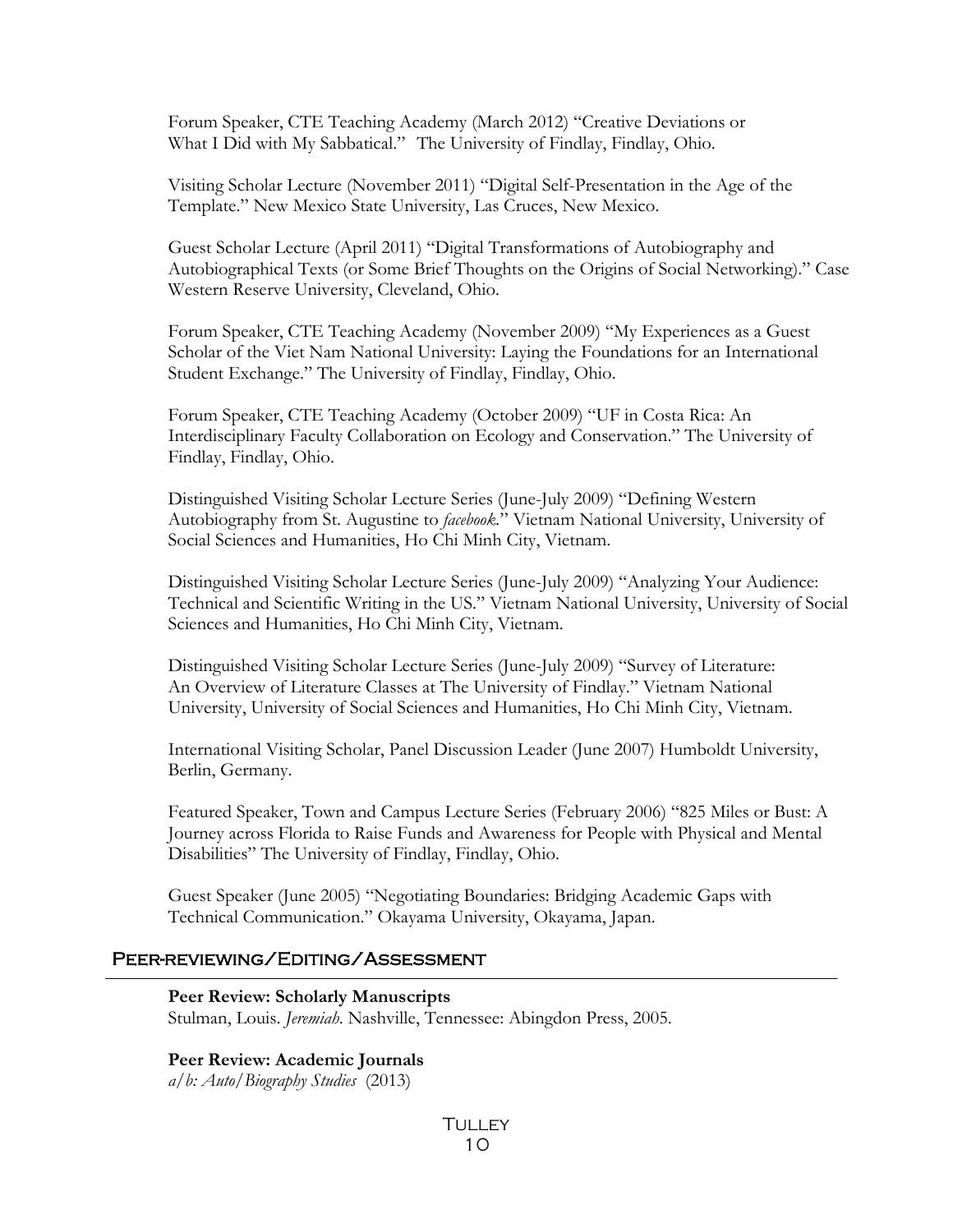*Journal of the College Reading and Learning Association* (2012) *Journal of Technical Writing and Communication* (2010) *Journal of Biography and Autobiography* (2008) *Journal of the World Universities Forum* (2008) *The International Journal of Technology, Knowledge and Society* (2008) *The International Journal of the Humanities* (2006)

## **Peer Review: Conference Presentation Proposals**

NCTE Annual Conference (2014, 2015, 2016) Sigma Tau Delta English Honor Society Conference (2013, 2014) Association for Business Communication Annual Conference, New Orleans, LA (2013) The College Reading and Learning Association Annual Conference, Houston, TX (2012) The College Reading and Learning Association Annual Conference, San Diego, CA (2011) The International Conference on the Book, Edinburgh, Scotland (2009)

## **Peer Review: Textbooks**

*Current Issues and Enduring Questions,* 10th Ed. Boston: Bedford/St. Martin's (2015) *The McGraw-Hill Guide: Writing for College, Writing for Life.* New York: McGraw Hill, Inc. (2013) *Writing Matters: Purposeful Paragraphs and Effective Essays*. Boston: Pearson, Inc. (2011) *Literature: Reading to Write,* Howells, Elizabeth. Boston: Pearson, Inc. (2011) *Strategies for Technical Communication*, Lannon, John M. and Laura Gurak. Boston: Pearson, Inc. (2009) *Professional Writing in Context*. New York: McGraw Hill, Inc. (2005)

## **Peer Review: Web Text and Learning Module Reviews**

*Connect Composition.* New York: McGraw Hill, Inc. (2012) *Connect Reading.* New York: McGraw Hill, Inc. (2012) *Connect Writing.* New York: McGraw Hill, Inc. (2012)

## **Editing: Published Edited Collections**

Rife, G.S. "Impacts of tsunami events on ecosystem services provided by ben-thic macroinvertebrate assemblages of marine coastal zones." *Tsunami Events and Lessons Learned*. Kontar, Yev; Santiago-Fandino, V.; Takahashi, Tomoyuki (Eds.) Springer: New York, 2014, pp 147-160.

### **Assessment: Scholarships and Awards**

Phi Kappa Phi International Honor Society, National Fellowship Committee (2015, 2016) NCTE Norman Mailer Poetry and Fiction National Awards (2014, 2015) Sigma Tau Delta, Annual Convention Awards (2014, 2015) Phi Kappa Phi International Honor Society, Love of Learning National Scholarship Committee (2012)

## Department-Level and Discipline-Related Service

Chapter Sponsor, Sigma Tau Delta (2013-2016)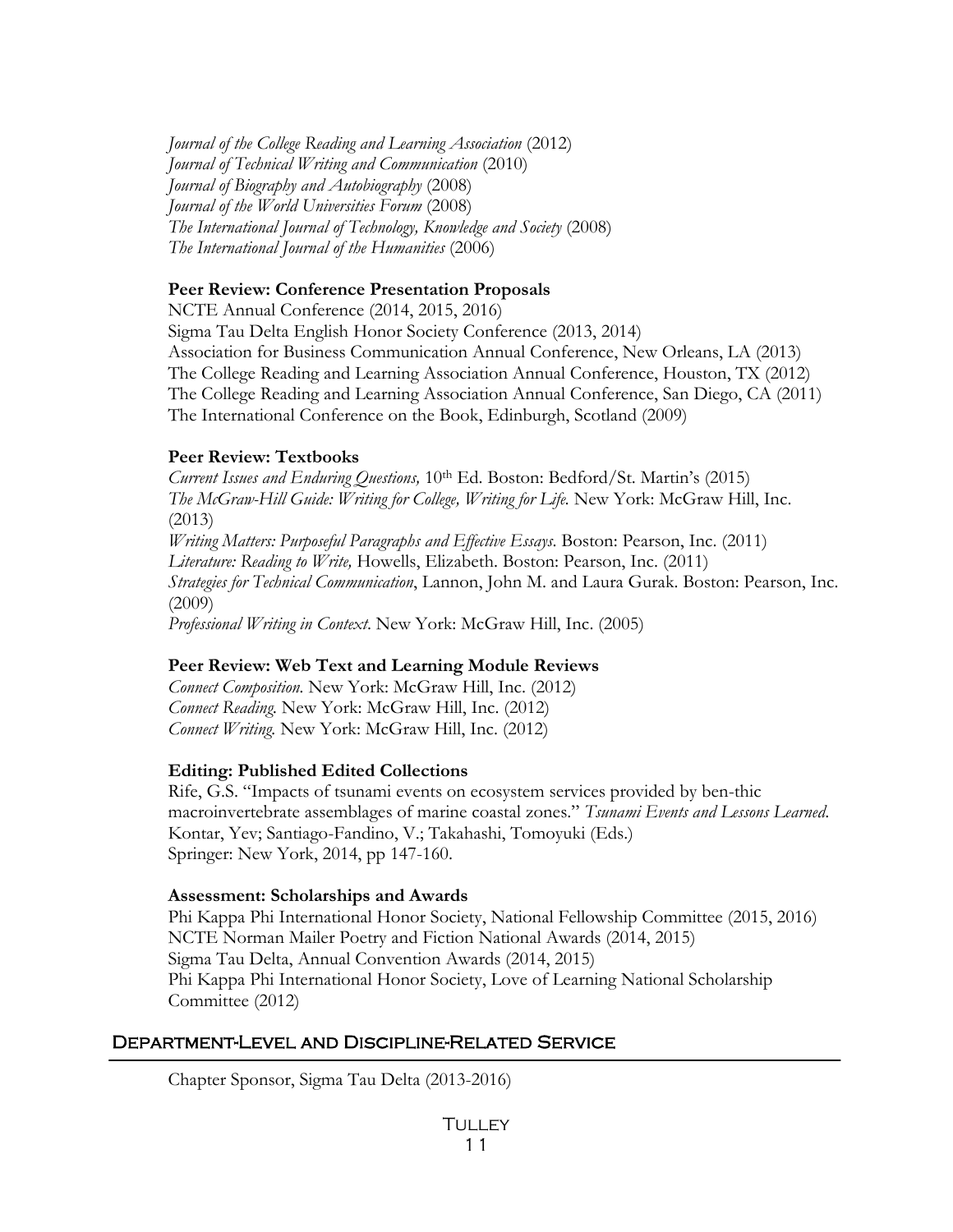*Slippery Elm*, Advisory Board (2012-present) *Slippery Elm*, Treasurer (2012-2014) Chair, Faculty Hiring Committee, English Department (2013) Member, Faculty Hiring Committees, English Department (2008, 2010) Academic Portfolio Review Committee (2012-present) Master of Rhetoric and Composition Exploratory Committee (2011-2012) *Slippery Elm*, UF National-level Literary Journal Committee (2012) Richard L. Gebhardt Writing Awards Committee (2002-present) G.G. Bruer Creative Writing Awards Committee (2003-2008) *Envoy* (UF Literary Magazine) Panel of Faculty Evaluators (2002-2005) Master of Professional Communication (MAPC) Committee (2010-2011) Poster Judge, Symposium for Scholarship and Creativity (2010) Faculty Sponsor, Symposium for Scholarship and Creativity (2010, 2011) Ronald M. and Deanna Tulley English Scholarship Fund Committee (2004-2007) Writing Program Core Textbook Selection Committee (2003, 2005, 2007)

## University-Level Service

100% Oilers Committee (fundraising for the University employee campaign) University of Findlay Environmental Suitability Committee (2016-present) University Diversity Task Force (2015-Present) Shiv Gupta College of Business Teaching Excellence Award Committee (2010, 2013, 2015) Chair, Chairs Council (2013-2014) Faculty Hiring Committee, COS—Environmental Science (2013, 2014, 2015, 2016) Faculty Hiring Committee, COB—Accounting (2012-2013) Faculty Affairs Committee, Elected COLA Representative (2010-2013) Graduate Faculty Standards (2012-2014) Phi Kappa Phi, UF Executive Council, Treasurer (2009-Present) Assessment/Accreditation Steering Committee (2012-2014) TLTC Faculty Roundtable Committee, Appointed COLA Representative (2012-2013) New Media Major Exploratory Committee (2011-2012) University Colleges Chairs Council (2012-Present) COLA Chairs Council (2012-2014) Faculty Senate Curriculum Committee (2012) Faculty Hiring Committee, ESOH-SEEM (2011, 2012) Higher Learning Commission—Criterion Four—Planning Committee (2011-2014) University of Findlay Strategic Planning Committee, Sole Appointed COLA Faculty Representative (2010) Selection Committee, Visiting Scholar—Vietnam (2009-Present) Faculty Senate, Elected COLA Representative (2009-2012) Faculty Development Committee, Elected University Representative (2008-2010) Committee on Committees, Elected COLA Representative (2005-2012) Teaching and Learning with Technology Round Table, Elected COLA Representative (2005-2009) Phi Kappa Phi, UF Chartering Council (2009)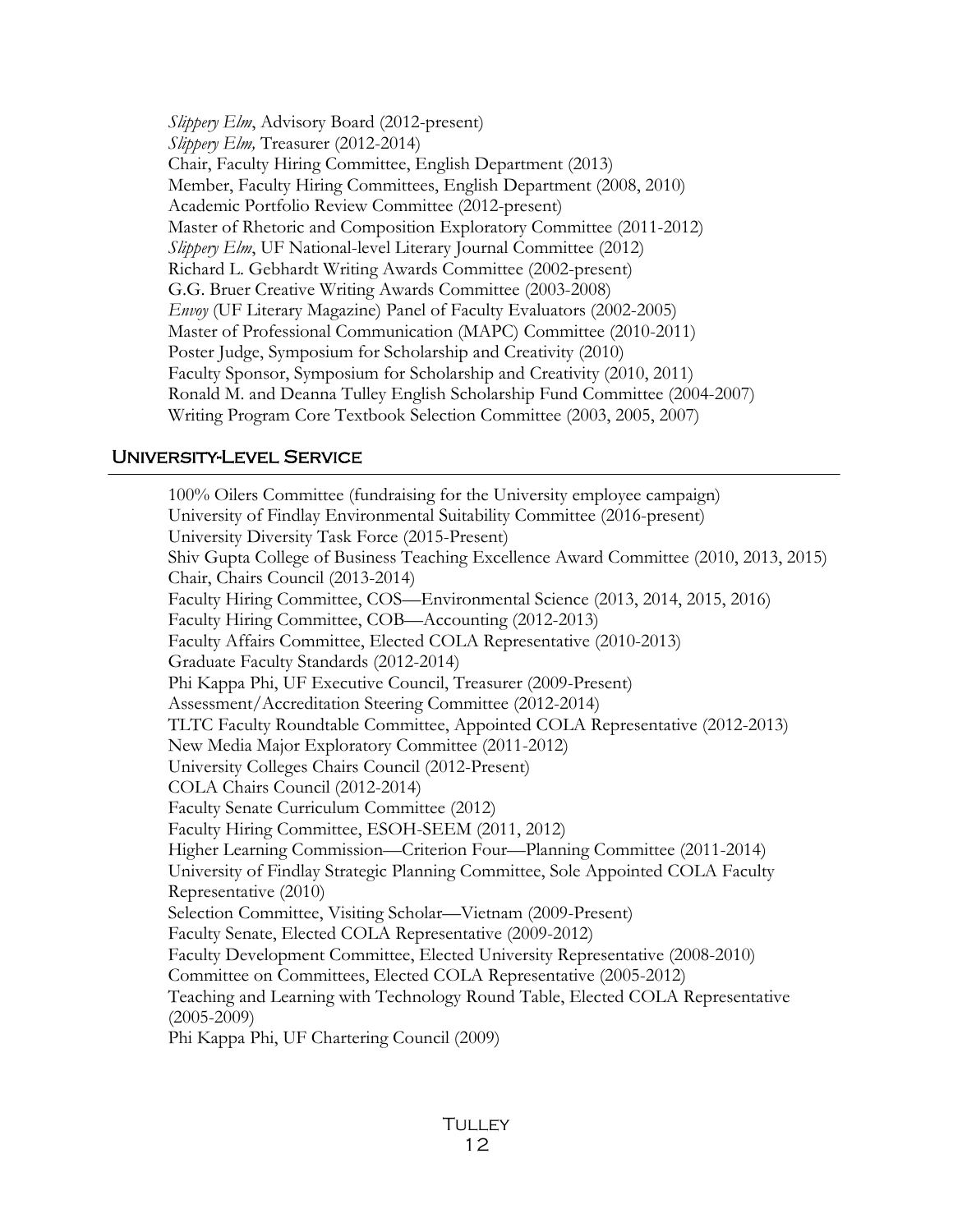University of Findlay Faculty Ambassador and Guest Scholar, Faculty Cultural Exchange with USSH—National Social Sciences and Humanities University of Vietnam (Summer 2009) Student and Faculty Tour Leader (Costa Rica)—a study abroad trip focusing on ecology and conservation with Dr. Tim Murphy, ESOH (2009) Planning Committee for the SEED Conference: The University of Findlay's Conference on Teaching, Learning and Technology Centers (TLTCs) (2008-2009) College Consortium on International Education: Germany and Europe in the New Century, University of Findlay Faculty Representative (2007) Freshman Orientation and Move-in Staff, (2005, 2006, 2007, 2009) Box City (Homelessness Awareness and Fundraising Campaign) Participant, UF (2006) Commencement Ceremony Graduate Name Reader (2006, 2007) Japan-USA—KAKE-Bridge Program, UF Faculty Representative (June-July 2005)

### Discourse Community-Level Service

Phi Kappa Phi National Fellowship Committee (2015, 2016) College Reading and Learning Association Conference Proposal Reviewer (2011, 2012) Phi Kappa Phi National Love of Learning Scholarship Committee (2012) Advanced Placement (AP) Essay Exam Scorer (Literature) (2008-present) SAT and State Writing Competency Essay Exam Evaluator for KY, NC, NM, TX (2009 present) Associate Editor, *The International Journal of the Book* (2009) Associate Editor, *Scientific Journals International* (2008) Associate Editor, *Journal of the World Universities Forum* (2008) Associate Editor, *The International Journal of Technology, Knowledge and Society* (2007) Associate Editor, *The International Journal of the Humanities* (2007)

### Advisory Boards

j

 UF Department of Communication Advisory Board (2016-present) Curtain Raisers, The University of Findlay (Performing Arts) (2014-present) Parent Advisory Committee, Liberty-Benton Elementary School (2014-present) Slippery Elm (Literary Magazine) (2012-present)

### Philanthropy and General Community-Level Service

Hancock County Mentoring Connection, Community-based Mentor (2015-2016) Hancock County Mentoring Connection, School-based Mentor (2014-2015) Liberty Benton Elementary Schools, Library Volunteer and Teacher's Aide (2011-2014) Outrun Ovarian Cancer, Team Captain and Fundraiser, (2008-present) Tackle the Tower Fundraising Drive for the Ronald McDonald House (2005, 2006) Gear-Up Florida Ride Fundraising Event, Push America (May 2005) District Counselor for the State of Ohio, Pi Kappa Phi (2003-2005) Chapter Advisor, Pi Kappa Phi, Delta Sigma Chapter, BGSU (2002) Academic Advisor, Pi Kappa Phi, Delta Sigma Chapter, BGSU (2001-2002) Faculty Advisor, Pi Kappa Phi, Delta Sigma Chapter, BGSU (2001-2002)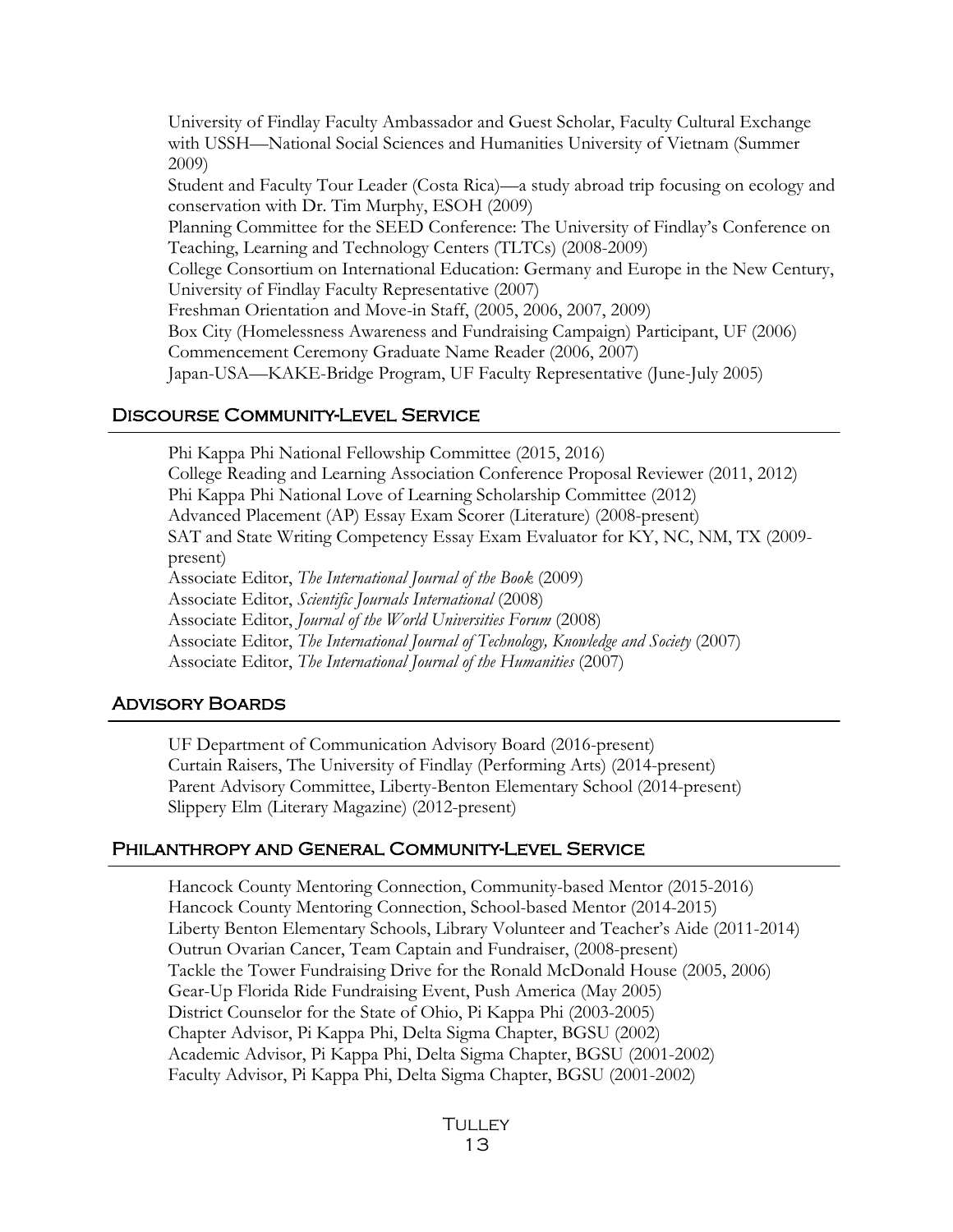#### Honors and Awards

University of Findlay Distinguished Alumnus (2016) Harriette Smith Ritz Award for Service to the University (2013) The Richard E. Wilkin Faculty Chair in the College of Liberal Arts (2012-2013) Faculty and Staff Appreciation Award, UF Softball Team (2009) Graduate Fellowship, Case Western Reserve University (2001-2005) Push America, Gear-Up Service Award (2005) Recipient of TLTC Technology Development Grant (IPP) (2004) Pi Kappa Phi Archon's Award (2001, 2003)

### Academic and Professional Memberships

Council of Colleges of Arts & Sciences National Council of Teachers of English Modern Language Association Rhetoric Society of America Association for Business Communication Association of Teachers of Technical Writing National Association of Science Writers College Reading and Learning Association Sigma Tau Delta English Honor Society Phi Kappa Phi International Honor Society Phi Delta Kappa Honor Society Kappa Delta Pi Honor Society

## Relevant Non-academic Work Experience

**Devon Consulting, Inc., Findlay, OH**, *Owner and President* (June 2006—Present)

- Digital Media Consulting
- Writing Seminars
- Project Management
- Training Design and Implementation
- LMS Expertise

#### Recent and Ongoing Professional Relationships:

o AHIMA

*Copy, style and content editing of health infomatics educational materials*

- o Conoco Phillips
	- *Designed, implemented and facilitated on-site training programs*
- o McGraw Hill *Developed and reviewed web-based materials for composition textbooks*
- o Case Western Reserve University